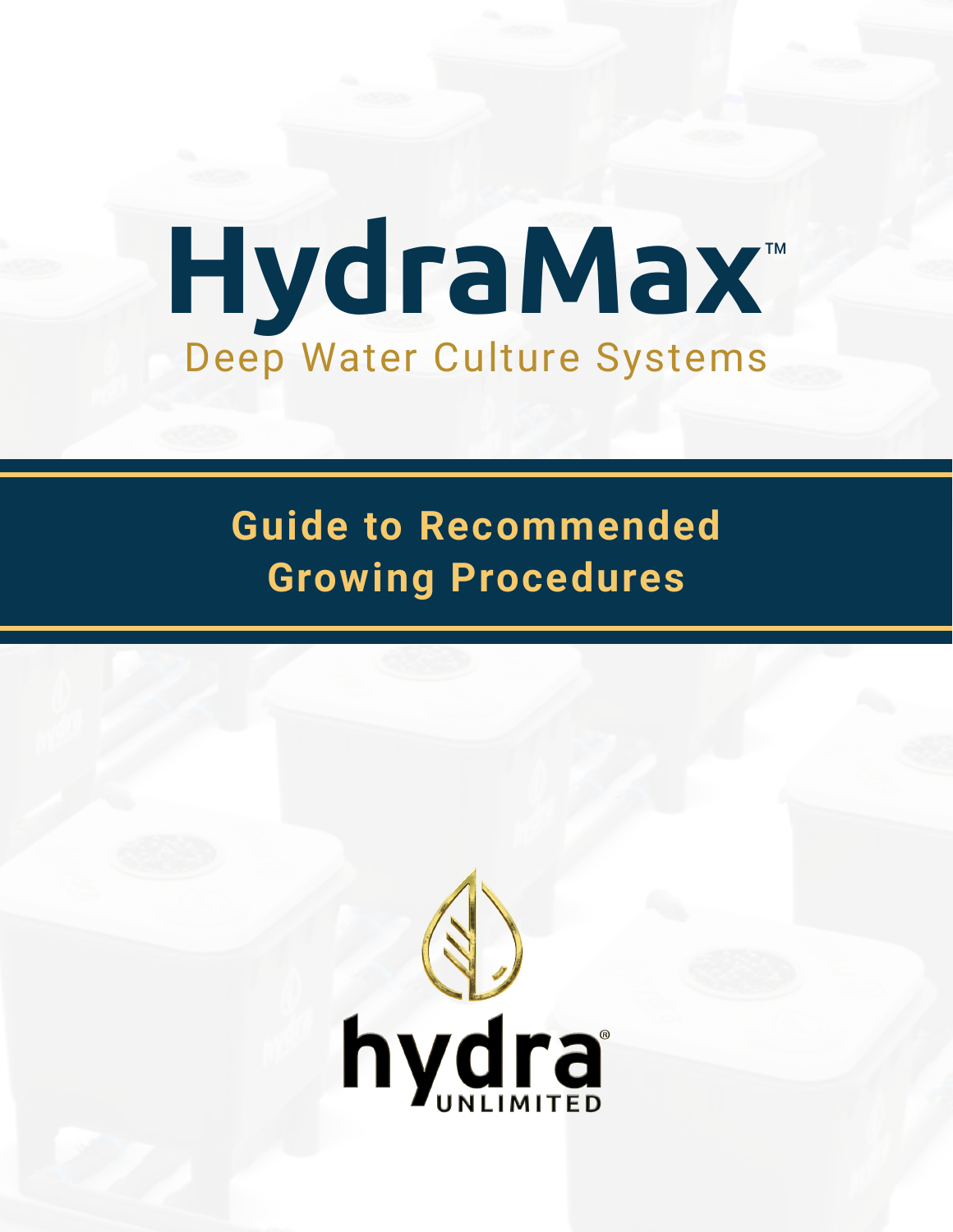

We realize that there are many different grow styles and every grow has its own unique qualities. With this in mind, we have created this grow guide based on research we have done and cultivators we have talked to, like you.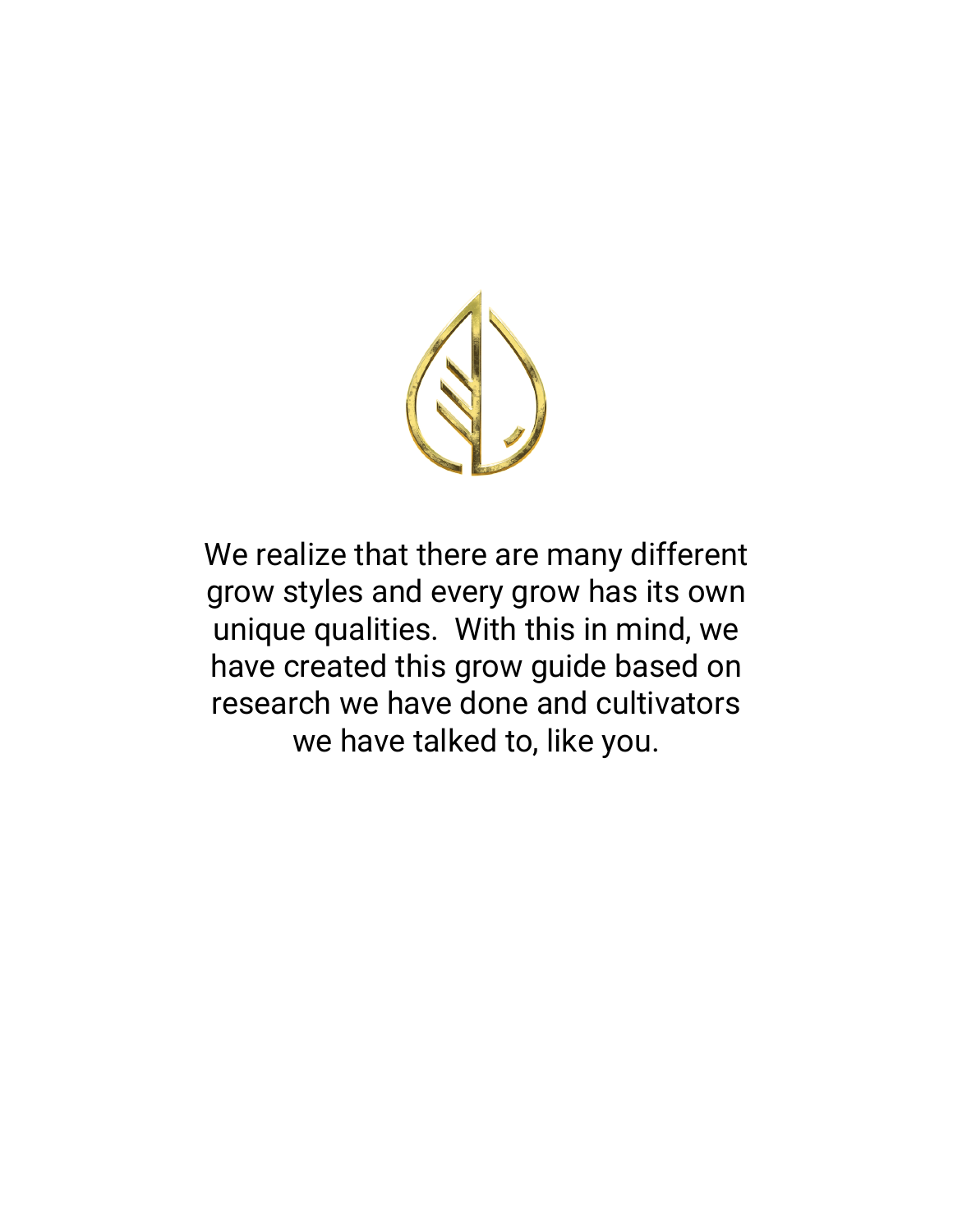# **Week 1 of Veg**



- $\Box$  1. After installing your system check that all Qwik-Lok™ connectors are in the locked position and that any other connections are secure.
- $\Box$  2. Fill the system with RO (reverse osmosis) water or potable water with a parts per million less than 100.
- $\Box$  3. When using a bare root clone make sure to fill the system just below the stem of the plant. If you are using a rockwool plant, fill the system just below the rockwool cube to prevent over saturation.
- $\Box$  4. Plug in the pump for the system. Make sure every site has a good flow of water and aeration coming out of the circulator.
- $\square$  5. Set your water chiller to the desired temperature. Ideal range of 68-71F
- $\Box$  6. We suggest following your desired nutrient's feed regiment. To add sterilization (H202 or Hypochlorous acid) solutions and nutrients to your system, start with your sterilization solutions first. Turn off the pump, open ball value below the funnel and add. Close the ball value and turn the pump back on. Allow a cycle of 30 seconds. You should repeat the process for each nutrient you will be adding. After adding all the nutrients check the pH of the water. If needed, pH adjustments should always be made after nutrients are added. Add pH to the system the same way you would nutrients. Always start small with pH up and pH down as it is very concentrated and a small amount will affect the pH easily. The pH can be checked by using an EC/ TDS meter which can be purchased online.
- $\Box$  7. Make sure the system's float valve is connected to a water reservoir, it will automatically refill the system as the water level drops below the set level.
- $\Box$  8. Now your system is ready to start growing!
- $\Box$  9. Check your system daily if possible. Make sure the ppm is in the correct range and also the desired pH level is reached. Add nutrients back into the system as needed. Example- Started week 1 with 150 ppm, a few days later the ppm dropped to 125. In this case you would add back 25 ppm to reach the desired level of 150 ppm.
- $\Box$  10. If the ppm or the pH is not in the desired range, turn off the system, add adjustments the same way as explained in step 6.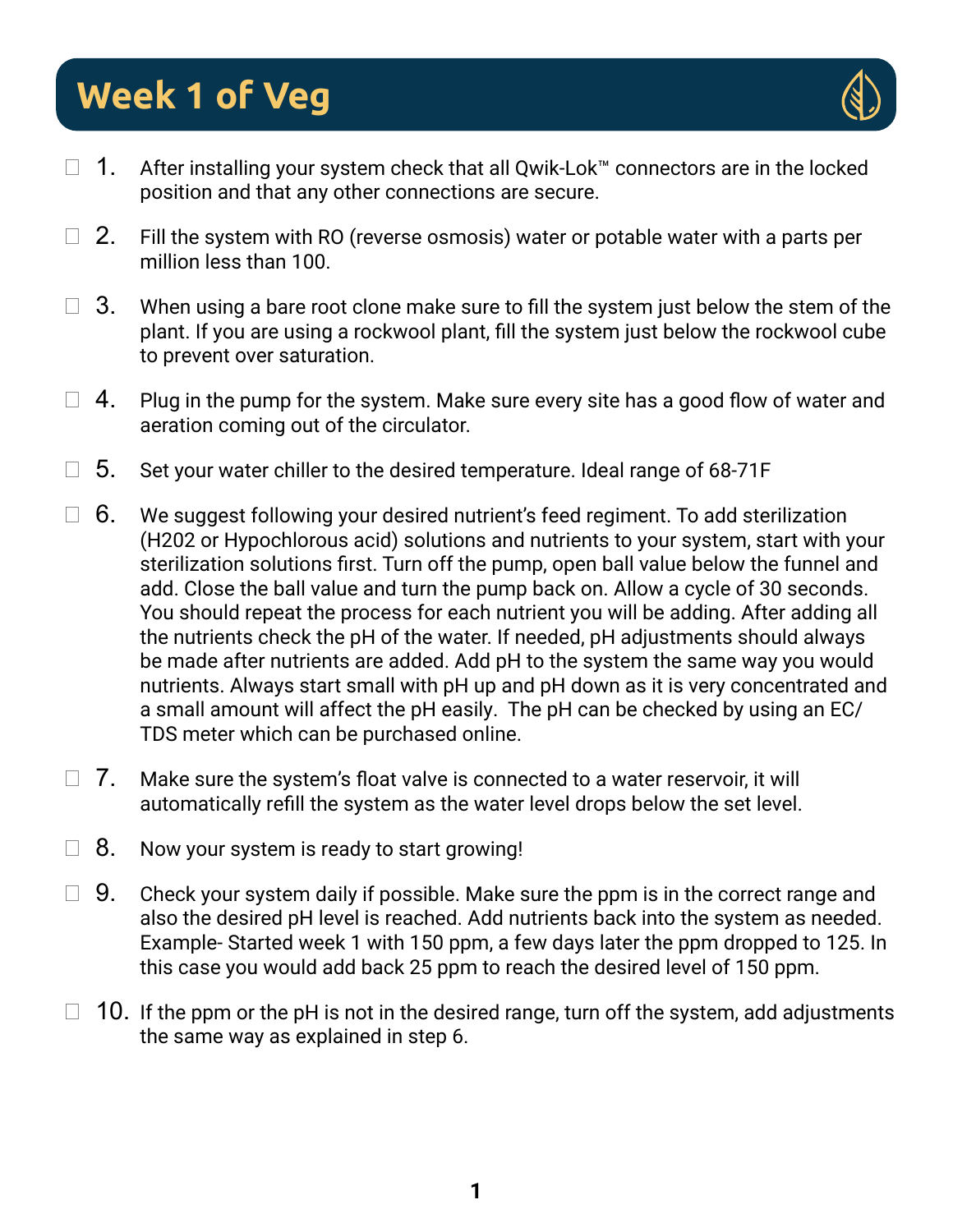# **Week 2 of Veg**



- $\Box$  1. Check the ppm and pH in the system. Remember to adjust ppm before adjusting the pH.
- $\Box$  2. Add Nutrients to the system. The ppm should be higher<sup>1</sup> on week 2 than on week 1. Plants need more nutrients as they grow. Remember the order of adding nutrients. Start with sterilization solution, then base nutrients.
- $\Box$  3. After adjusting the ppm and pH, turn the system on.
- $\Box$  4. Set the water chiller temperature to 70°F.
- $\Box$  5. While the system is operating, do a health check on the plants. Check each plant's foliage for spotting or discoloration. Lift the plant's net pot out of the system and check the roots. You want roots to be white with lateral root growth.
- $\Box$  6. Check the ppm and pH of the system daily if possible. Add nutrients back into the system as needed. Example- Started week 2 with 225 ppm,a few days later the ppm dropped to 175. In this case you would add back 50 ppm to reach the desired level of 225 ppm.
- $\Box$  7. Defoliating Week 2 is a good time to lightly start cutting off large leaves at the top of each branch. This will allow more light to penetrate to the small lower branches. The goal is to train the branches to grow evenly in an upward manner in order to make a more manageable, consistent canopy.

<sup>1</sup>The ppm is typically nutrient dependent. We recommend that the grower consult their selected nutrient feed baseline chart.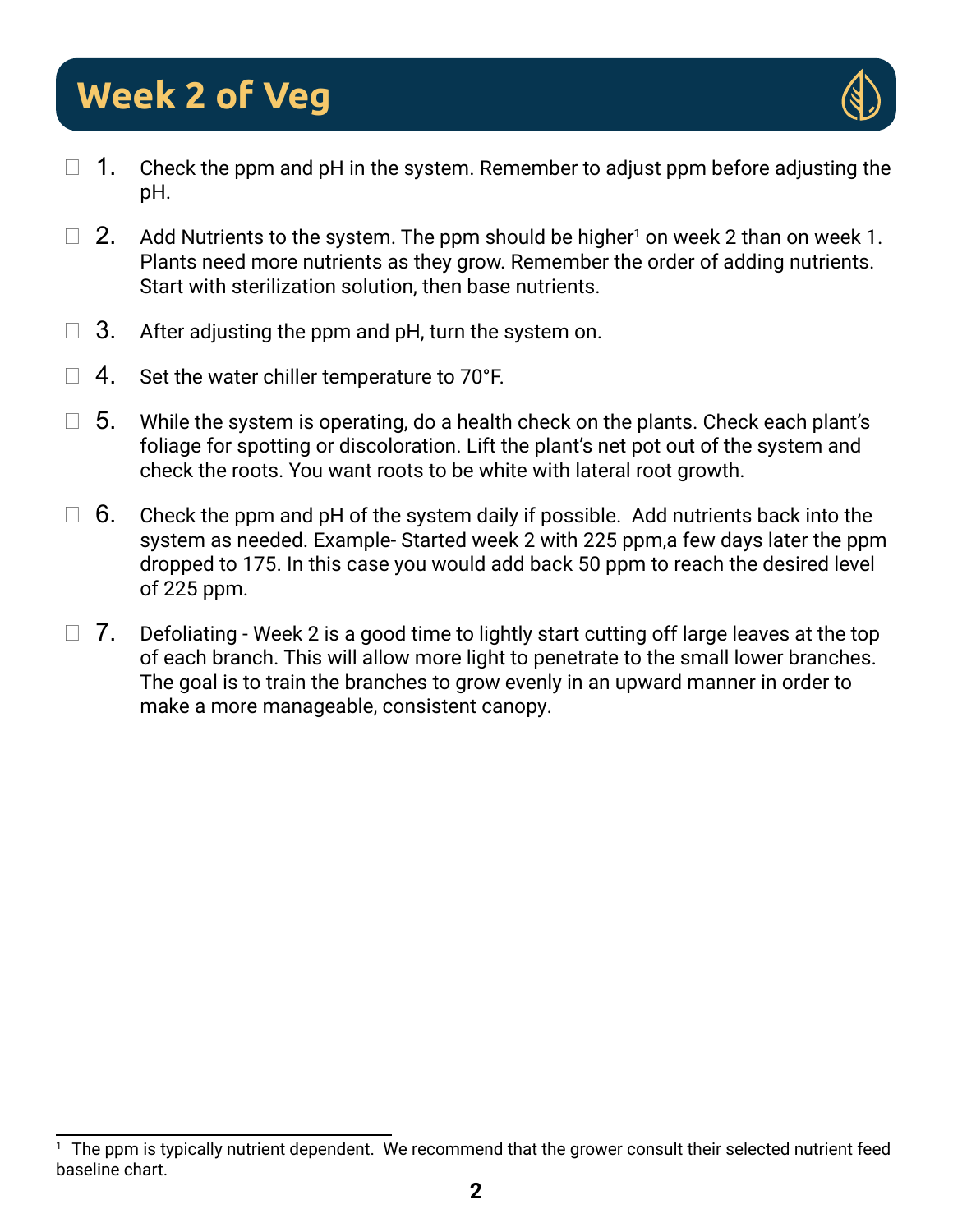# **Week 3 of Veg**



- $\Box$  1. Before making any ppm or pH adjustments it is time to do a full system drain and refill with fresh RO water. Make sure to have enough water in your reservoir to refill the system quickly. The water in your system can be poured down a drain or repurposed in your garden. Most areas allow this, but check to make sure it is permissible.
- $\Box$  2. While the system is draining, conduct a plant health check. Check the leaves and also check the roots while the water is draining.
- $\Box$  3. Fill the system to the same level as week 1 and week 2. Start the system. Make sure all circulators are working.
- $\Box$  4. Follow your feed schedule and add nutrients to the desired ppm. Remember the order of adding nutrients. Start with H2O2, Cal-Mag, then base nutrients.
- $\square$  5. Adjust pH if needed.
- $\Box$  6. Set the water chiller temperature to 68°F
- $\Box$  7. Throughout Week 3 continue lightly defoliating to allow better growth to all tops of branches.
- $\Box$  8. At the end of Week 3 you can decide to start the flowering phase or continue to vegetative phase. This is up to the grower as some like to grow larger plants.
- $\Box$  9. If you decide to start the flowering phase the system will need to be drained at the end of week 3 and refilled before starting the first week of flower.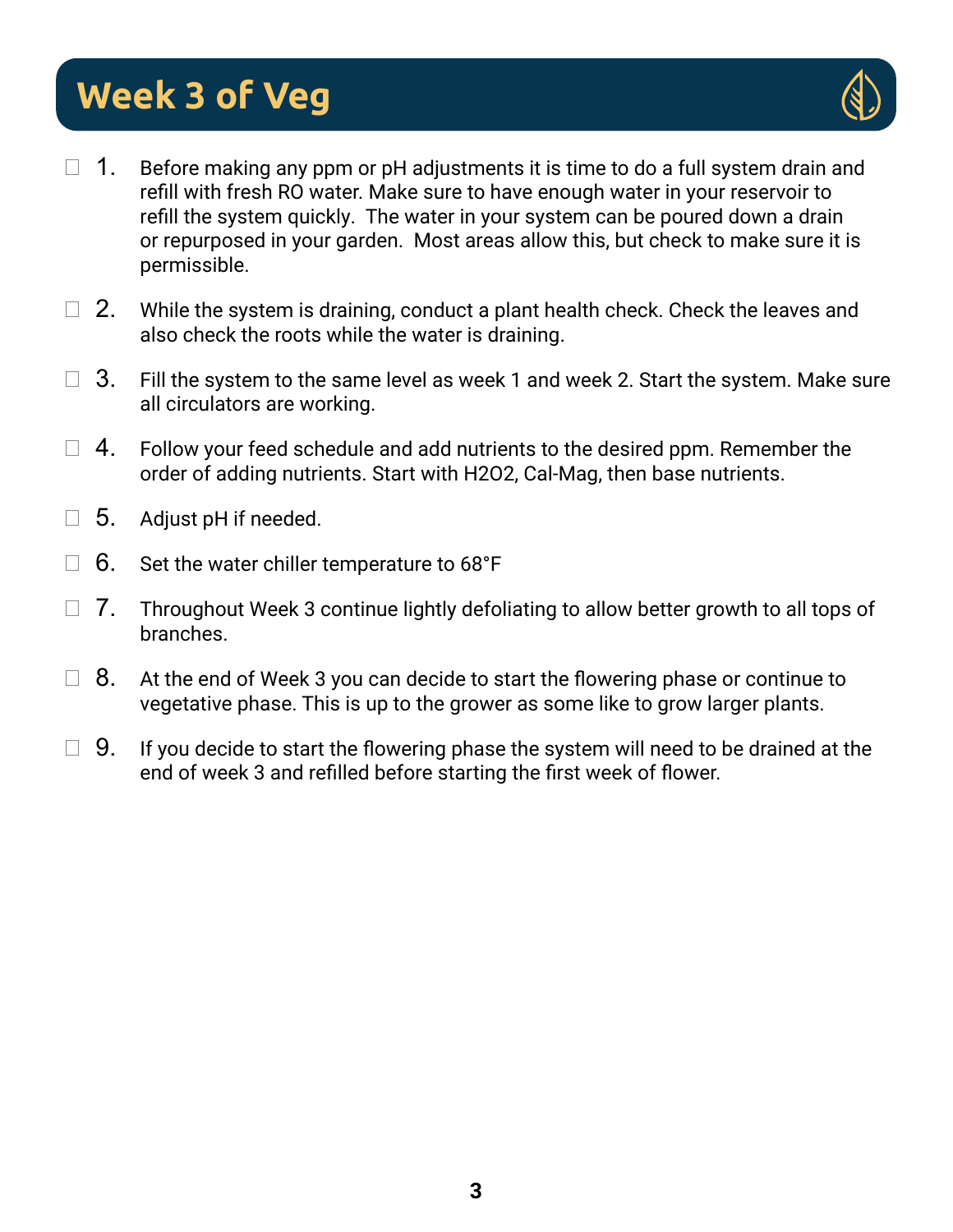

Week 4 Veg only applies if you continue the vegatative phase. If you plan to start flowering, skip to the Week 1 Flower page.

- $\Box$  1. Start the week by following your feed schedule and adding nutrients to the desired ppm. Remember the order of adding nutrients. Start with H2O2, Cal-Mag, then base nutrients.
- $\Box$  2. Adjust the pH if needed.
- $\Box$  3. Lightly defoliate throughout the week. On the last day of vegatative growth it is good to defoliate more than usual so that each bud site will have enough light to start growing. You will not need to defoliate again until the end of Week 4 Flower. Keep in mind that defoliating style is completely up the grower.
- $\Box$  4. Check the ppm and pH of the system daily if possible.
- $\Box$  5. At the end of Week 4 you can decide to start the flowering phase or continue to vegetative phase. This is up to the grower as some like to grow larger plants.
- $\Box$  6. If you decide to start the flowering phase, the system will need to be drained at the end of week 4 and refilled before starting the first week of flower.
- $\Box$  7. If you decide to start flowering your plants make sure to set your light schedule to 12 hours ON and 12 hours OFF. During the night period the room should be pitch black. Any light leaks may stress the plants and cause slow growth.

### **When to move to the Flower Stage**

This is determined by personal preference. If the grower has sufficient space for a large canopy and wants to grow massive plants to the lights, remain in the Veg stage. If not, move to the Flower stage. Keep in mind that if the root mass becomes too large, it could clog the system. Purchase a Root Riser from Hydra Unlimited if you think you will have a larger root mass.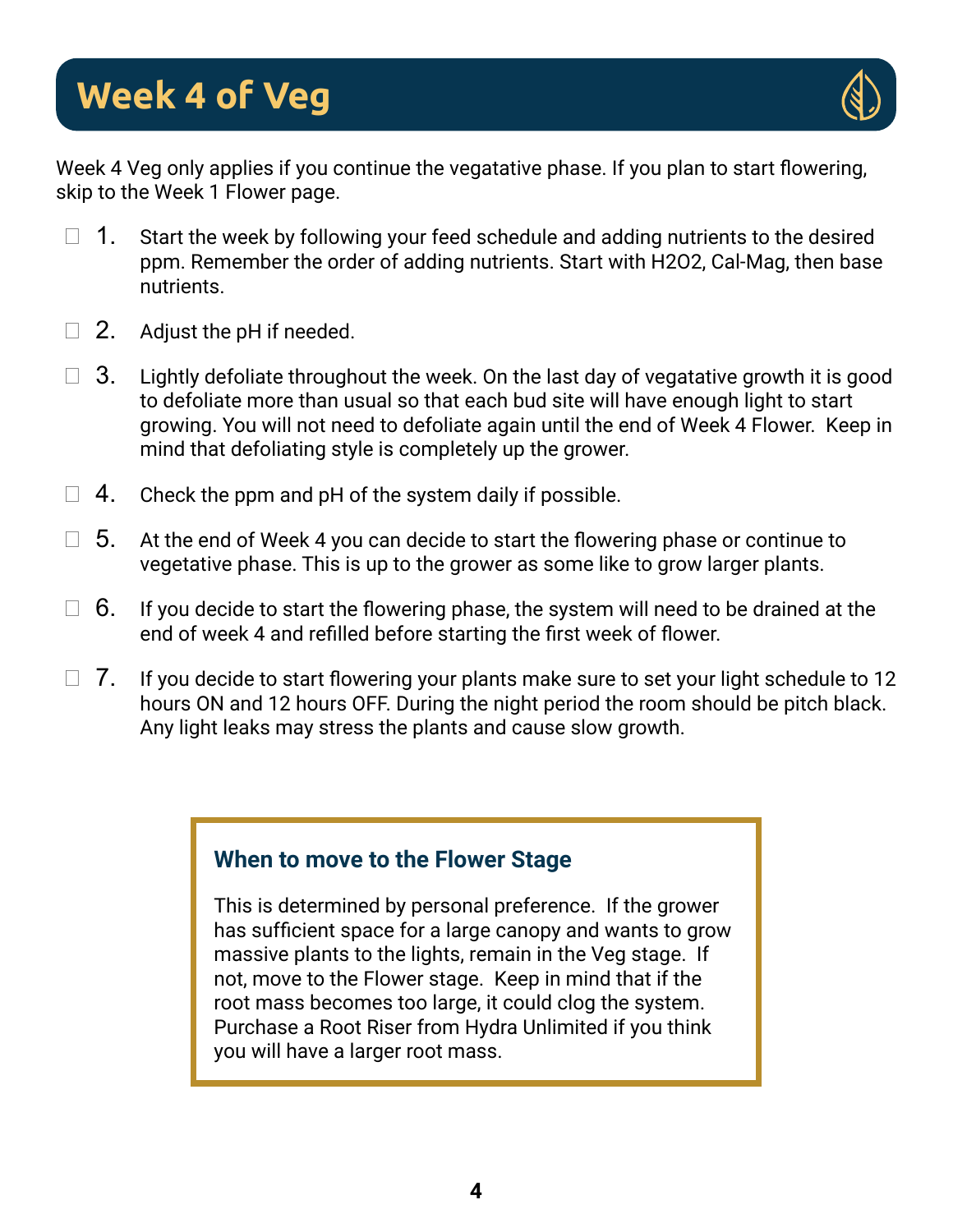# **Week 1 of Flower**

- $\Box$  1. Before starting make sure the water has been drained and refilled to desired level.
- $\Box$  2. When adding nutrients to start the flowering phase the only change will be the type of nutrients used. Usually there is a Veg line and Flower/Bloom line.
- $\Box$  3. Start the week by following your feed schedule and adding nutrients to the desired ppm. Remember the order of adding nutrients. Start with H2O2, Cal-Mag, then base nutrients.
- $\Box$  4. Adjust the pH if needed.
- $\Box$  5. Check the ppm and pH of the system daily if possible.
- $\Box$  6. During the Flowering phase you will not have much defoliating or plant training. This is a good time to dial in your environment for optimal plant growth.

## **Week 2 of Flower**

- $\Box$  1. Start the week by following your feed schedule and adding nutrients to the desired ppm. Remember the order of adding nutrients. Start with H2O2, Cal-Mag, then base nutrients.
- $\Box$  2. Adjust the pH if needed.
- $\Box$  3. This week the plants will grow taller each day. Make sure to have support for the top branches if they get too tall. Most growers will use a net or plant cage for support.
- $\Box$  4. Continue the week doing health checks on plant foliage and roots.
- $\Box$  5. Check the ppm and pH of the system daily if possible.



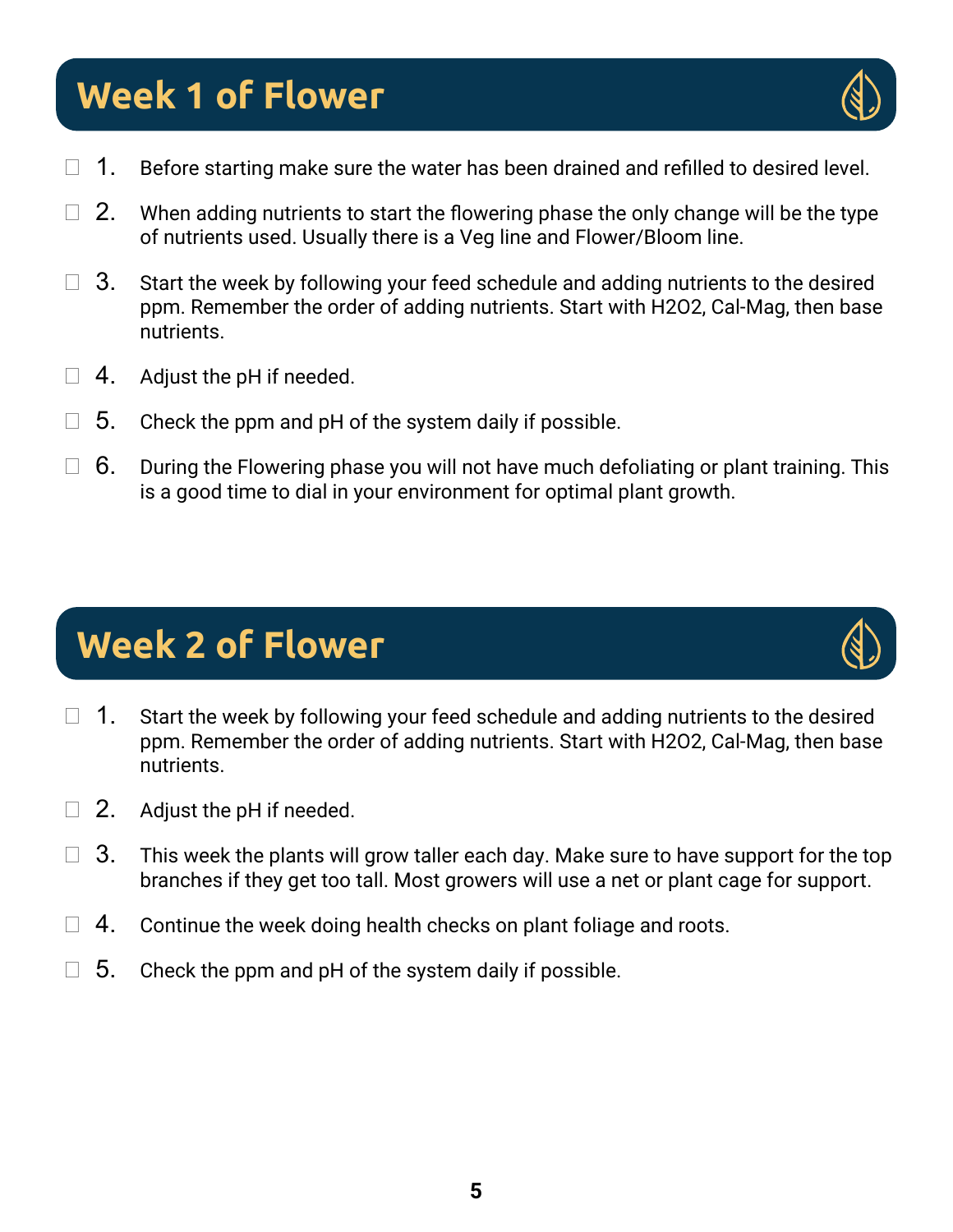# **Week 3 of Flower**

- $\Box$  1. Before making any ppm or pH adjustments, the system will need to be drained and refilled to desired water level.
- $\Box$  2. Take this time while draining to do a health check on plant roots and foliage.
- $\Box$  3. Start the week by following your feed schedule and adding nutrients to the desired ppm. Remember the order of adding nutrients. Start with sterilization solution, then base nutrients.
- $\Box$  4. Adjust the pH if needed.
- $\Box$  5. This week plants will continue to grow taller. This is the last week of stretching (the natural vertical growth response in the early stages of flowering). Support your plants with another trellis net or adjust your trellis nets as needed. Continue the week doing health checks on plant foliage and roots.
- $\Box$  6. Check the ppm and pH of the system daily if possible.

## **Week 4 of Flower**

- $\Box$  1. Start the week by following your feed schedule and adding nutrients to the desired ppm. Remember the order of adding nutrients. Start with sterilization solution, then base nutrients.
- $\Box$  2. Adjust the pH if needed.
- $\Box$  3. Continue the week doing health checks on plant foliage and roots.
- $\Box$  4. Check the ppm and pH of the system daily if possible.
- $\Box$  5. On the last day of Week 4 Flower you can do a moderate defoliation (Day 28) We understand each grower has different definitions and expectations to what they may or may not want to remove. The defoliation process is determined by each grower. Some growers have "proven" methods to removing leaf mass from the canopy and training their plants, while others shape by interpreting the actual branch growth.



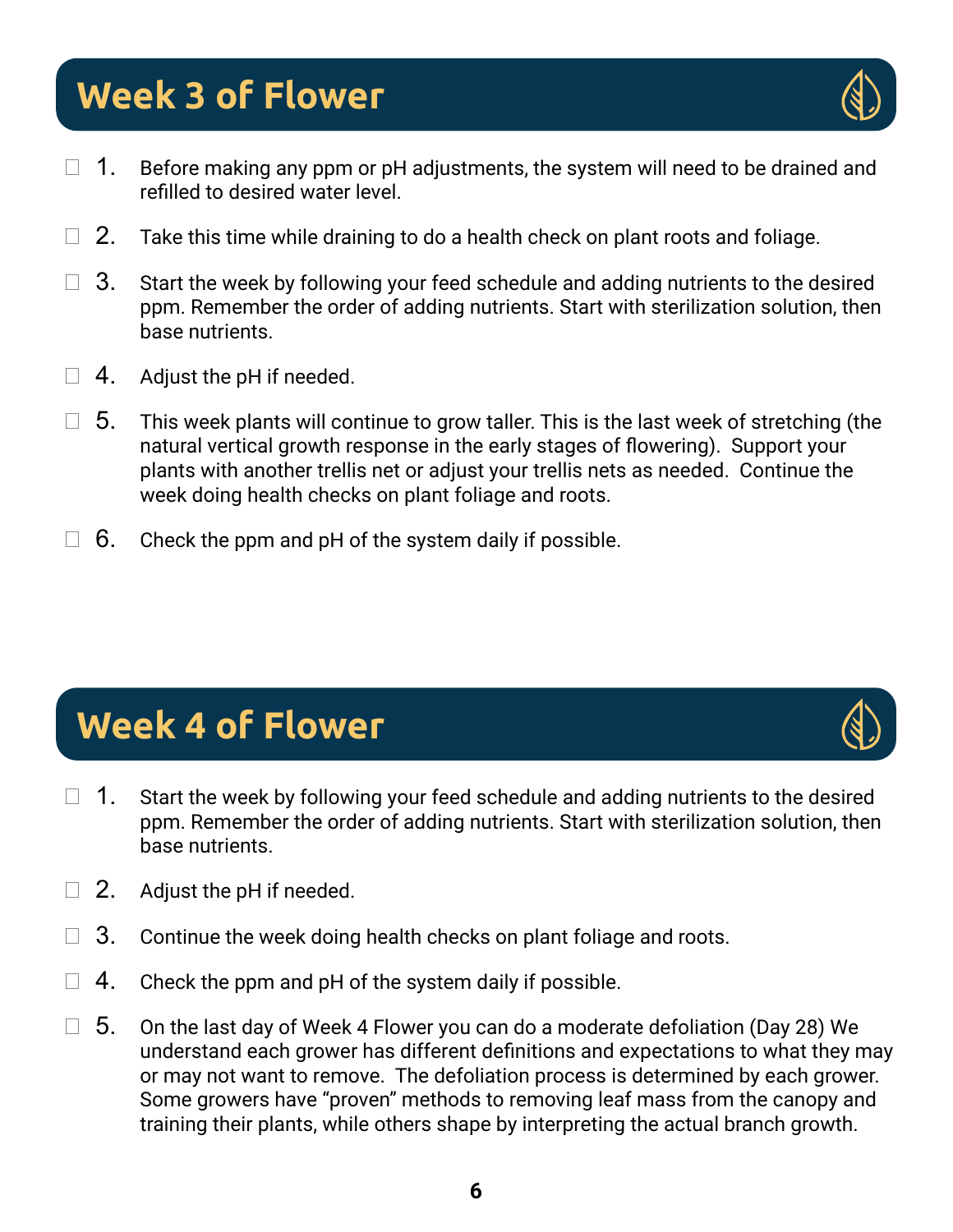## **Week 5 of Flower**

- $\Box$  1. Before making any ppm or pH adjustments, the system will need to be drained and refilled to desired water level.
- $\Box$  2. Take this time while draining to do a health check on plant roots and foliage.
- $\Box$  3. Start the week by following your feed schedule and adding nutrients to the desired ppm. Remember the order of adding nutrients. Start with H2O2, Cal-Mag, then base nutrients.
- $\Box$  4. Adjust the pH if needed.
- $\Box$  5. Continue the week doing health checks on plant foliage and roots.
- $\Box$  6. Check the ppm and pH of the system daily if possible.

# **Week 6 of Flower**

- $\Box$  1. Start the week by following your feed schedule and adding nutrients to the desired ppm. Remember the order of adding nutrients. Start with H2O2, Cal-Mag, then base nutrients.
- $\Box$  2. Adjust the pH if needed.
- $\Box$  3. Continue the week doing health checks on plant foliage and roots.
- $\Box$  4. Check the ppm and pH of the system daily if possible.



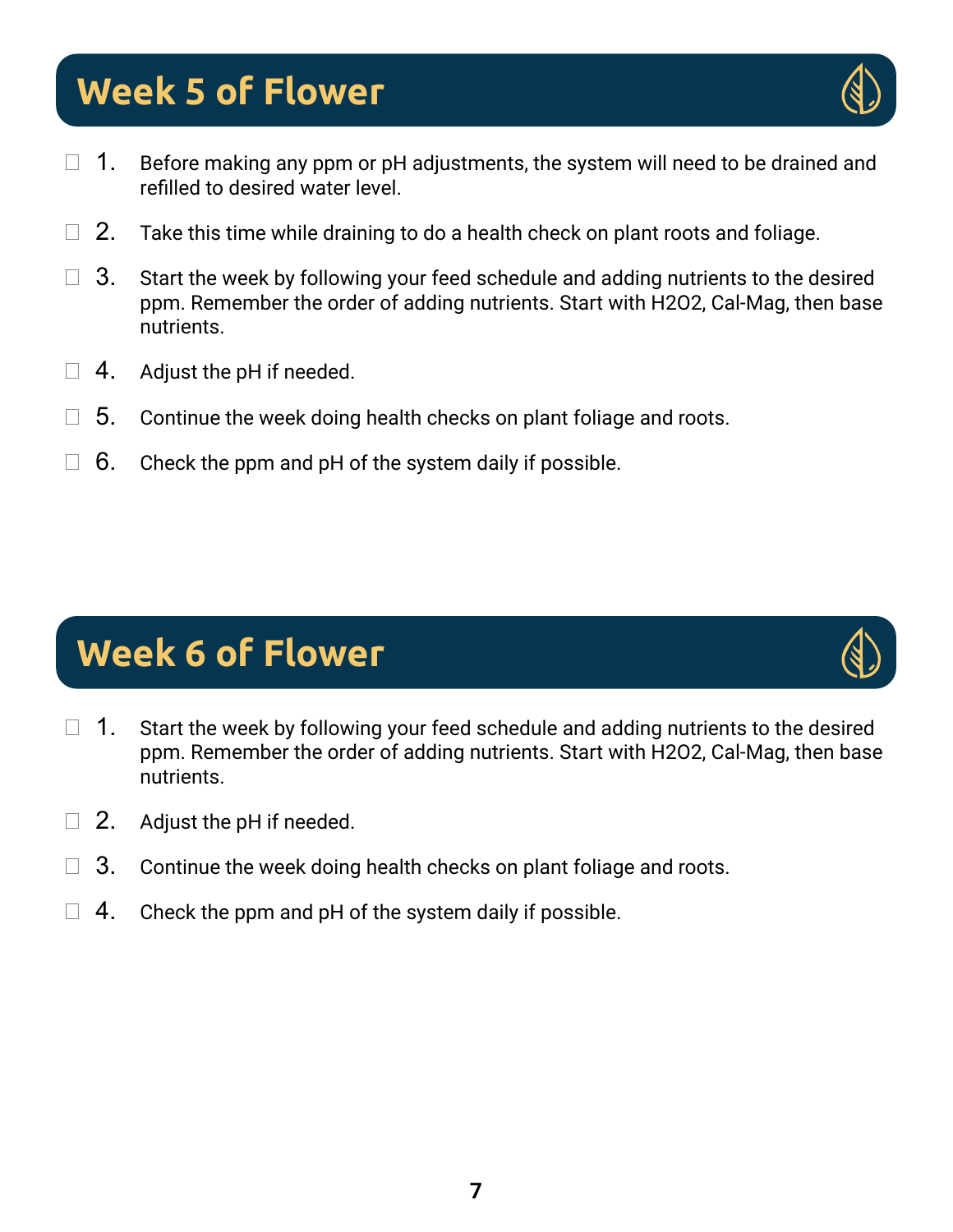### **Week 7 of Flower**

- $\Box$  1. Start the week by following your feed schedule and adding nutrients to the desired ppm. Remember the order of adding nutrients. Start with sterilization solution, then base nutrients.
- $\Box$  2. Adjust the pH if needed.
- $\Box$  3. Set the water chiller temperature to 66°F.
- $\Box$  4. Continue the week doing health checks on plant foliage and roots.

# **Week 8 of Flower**

- $\Box$  1. Before making any ppm or pH adjustments, the system will need to be drained and refilled to desired water level.
- $\Box$  2. If this is your last week of growth for the specific strain in your system, We recommend following the chosen procedures you feel comfortable with. For example: Start flushing the plants by using lower strength base nutrients and sterilization components only for the last week.
- $\Box$  3. It is important to follow the desired nutrients bases directions if you wish to continue flowering. The goal is to effectively allow your plant to ripen based on what you've chosen to cultivate.
- $\Box$  4. pH adjustments are always necessary if outside 5.5-6.5
- $\Box$  5. At the end of Week 8 Flower your plants will be ready to harvest. The harvesting process also involves a personal preference such as wet trim over dry trim. Science proves a dry trim will have better results while others prefer not to trim at all and only remove the fan leaves, as the sugar leaves provide protection of the trichomes and flower over the dry and cure process.



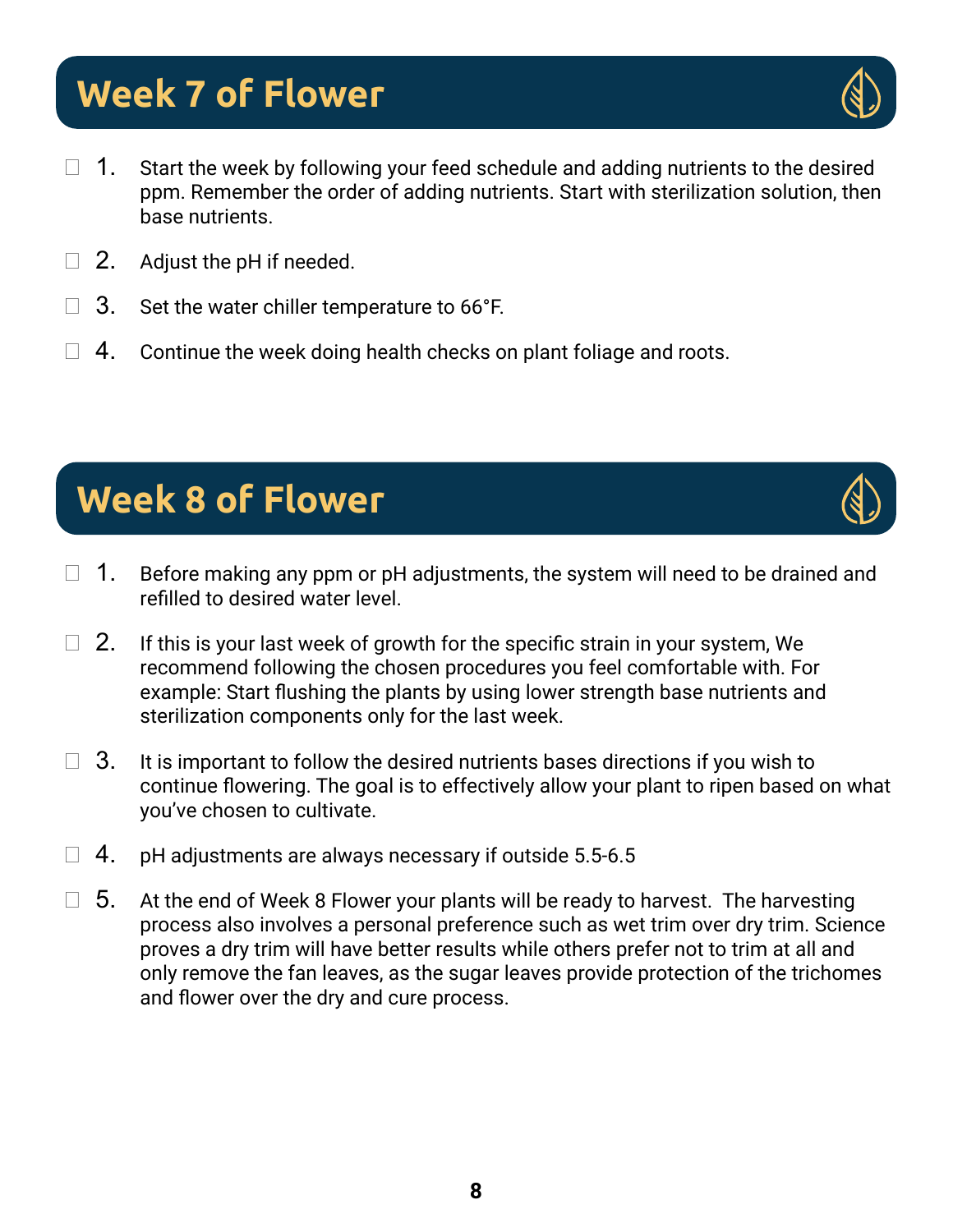### **A Word on Flushing/Leeching**

Science tells us to only remove nutrients in perhaps the last few days prior to harvest, as doing this too early removes the plants ability to combat pathogens and molds. Obviously, the amount of nitrogen will have an effect on the overall THC/CBD's and terpenes being produced which can be artfully adjusted in accordance to regiment throughout flower cycle. (commercial)

From the perspective of the craft market farmer, the belief in starving the plant at the end to aid in flower maturity/removal of nutrients (salt content organically or synthetically derived) from the plant's ability to uptake.

The misnomer or myth is that water only will aid in the quality of the overall smoke. However, looking at TLO (True Living Organics) or KNF (Korean Natural Farming) not all the salt content will "flush" from the substrate at the end, as in these practices. The purpose of sustainability comes with generational use of substrate.

# **Drying Tips**



The drying process is one of the most important steps in growing a quality flower. Drying slowly is the best way to get good flavor and quality. The drying process is another personal preference. While large facilities dry their product in a large production facility, a small craft farmer typically cuts their plants at the base of the stem and conduct a full plant hang to allow for a slow and steady drying process. The process will allow for a slow conversion of THC-A to THC and slow and steady at a low temperature to be preserved.

- $\Box$  1. 60°F Room temperature
- $\Box$  2. 60% Humidity
- ⬜ 3. 10-14 Days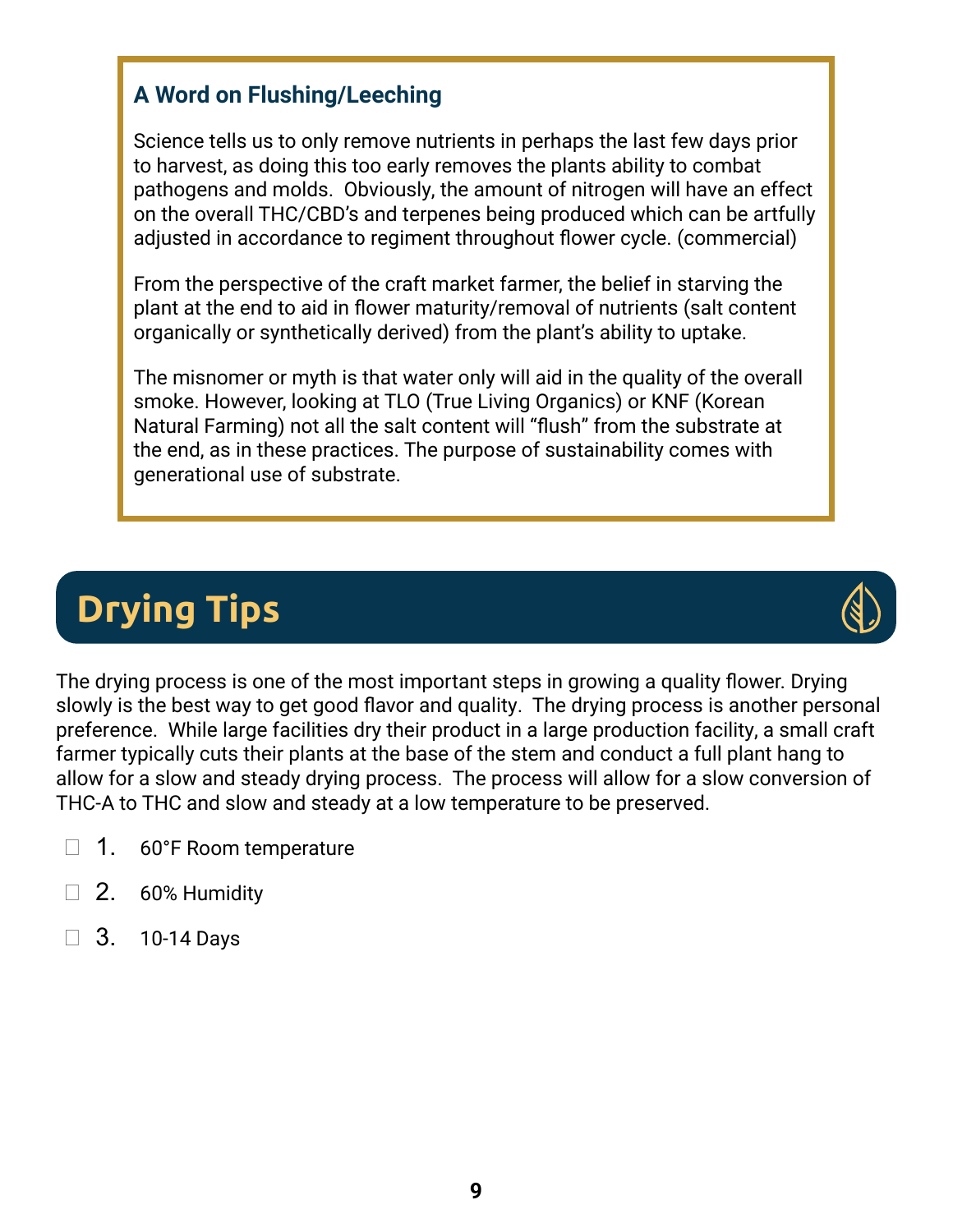# **Grow Notes**



|                        | Date Started: _____________________ |
|------------------------|-------------------------------------|
|                        | Date Completed:__________________   |
| Week 1 - Veg           | <b>Week 4 - Flower</b>              |
| Week 2 - Veg           | <b>Week 4 - Flower</b>              |
|                        |                                     |
| Week 3 - Veg           | <b>Week 5 - Flower</b>              |
| Week 4 - Veg           | <b>Week 6 - Flower</b>              |
| <b>Week 1 - Flower</b> | <b>Week 7 - Flower</b>              |
|                        |                                     |
| <b>Week 2 - Flower</b> | <b>Week 8 - Flower</b>              |
|                        |                                     |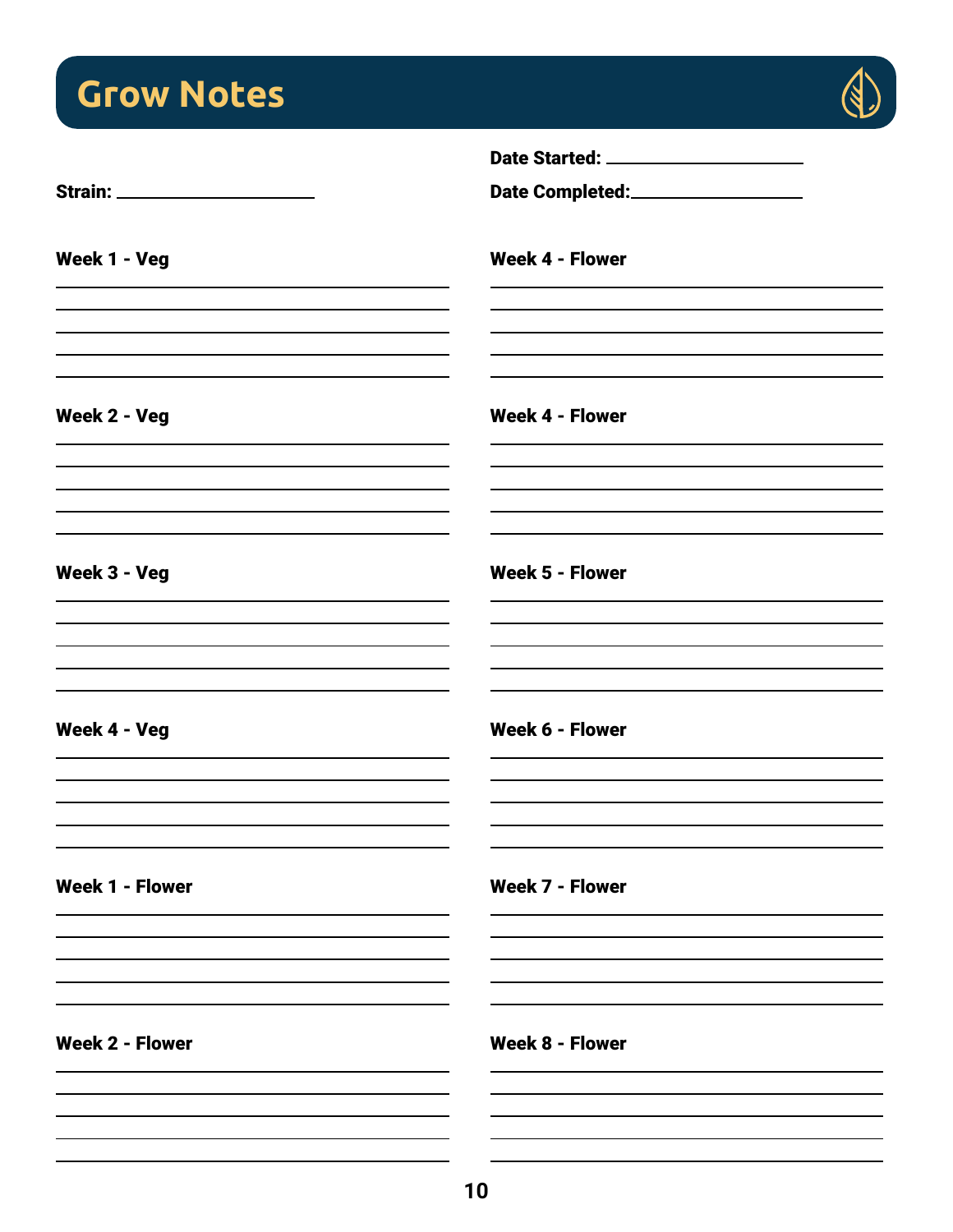### **Glossary of Terms**



#### **Canopy**

The uppermost branches that form a continuous layer of foliage. The size of the canopy is typically calculated in square footage.

### **Defoliating**

Stripping a plant of its excess foliage to improve light penetration and airflow.

### Fan Leaves

The larger leaves that protrude from the branches. These leaves contain a minimal amount of trichomes and cannabinoids.

### Flowering Phase

This stage occurs naturally when the plants receive less than 12 hours of light a day. Ideally, cannabis plants should receive 10-12 hours of total darkness to fully enter this stage of growth.

### Flushing/Leeching

Ceasing to provide nutrients to the plant while only providing water. This is typically performed right before harvest.

### Harvest

The final stage of cultivation. The buds must be removed from the branches, then trimmed, then dried and cured before they can be consumed.

### Mold

There are many different types of mold (fungus) which can develop during the latest stage of flowering or during the drying process. Proper, early identification and treatment is critical for any crop.

### **Nutrients**

Cannabis requires 3 main nutrients: Nitrogen (N), Phosphorous (P) and Potassium (K). All plant food labels will contain the breakdown by percentage of how these nutrients are represented in the food.

### pH

The negative logarithm used to determine the acidity/alkalinity of aqueous solutions by calculating the H+ activity within the solution. Regularly monitoring the pH of your crop is critical for proper plant health. Further information on taking a pH measurement can be obtained here: <https://youtu.be/uI9D-ONNdHg>

### Plant cage

Used to help support plants and encourages them to grow upright.

### **Ppm**

(Parts per million) refers to the concentration of the particulates in your nutrient solution.

### Qwik-Lok™

Patented quick-connect plumbing system used in Hydra Unlimited's HydraMax DWC systems.